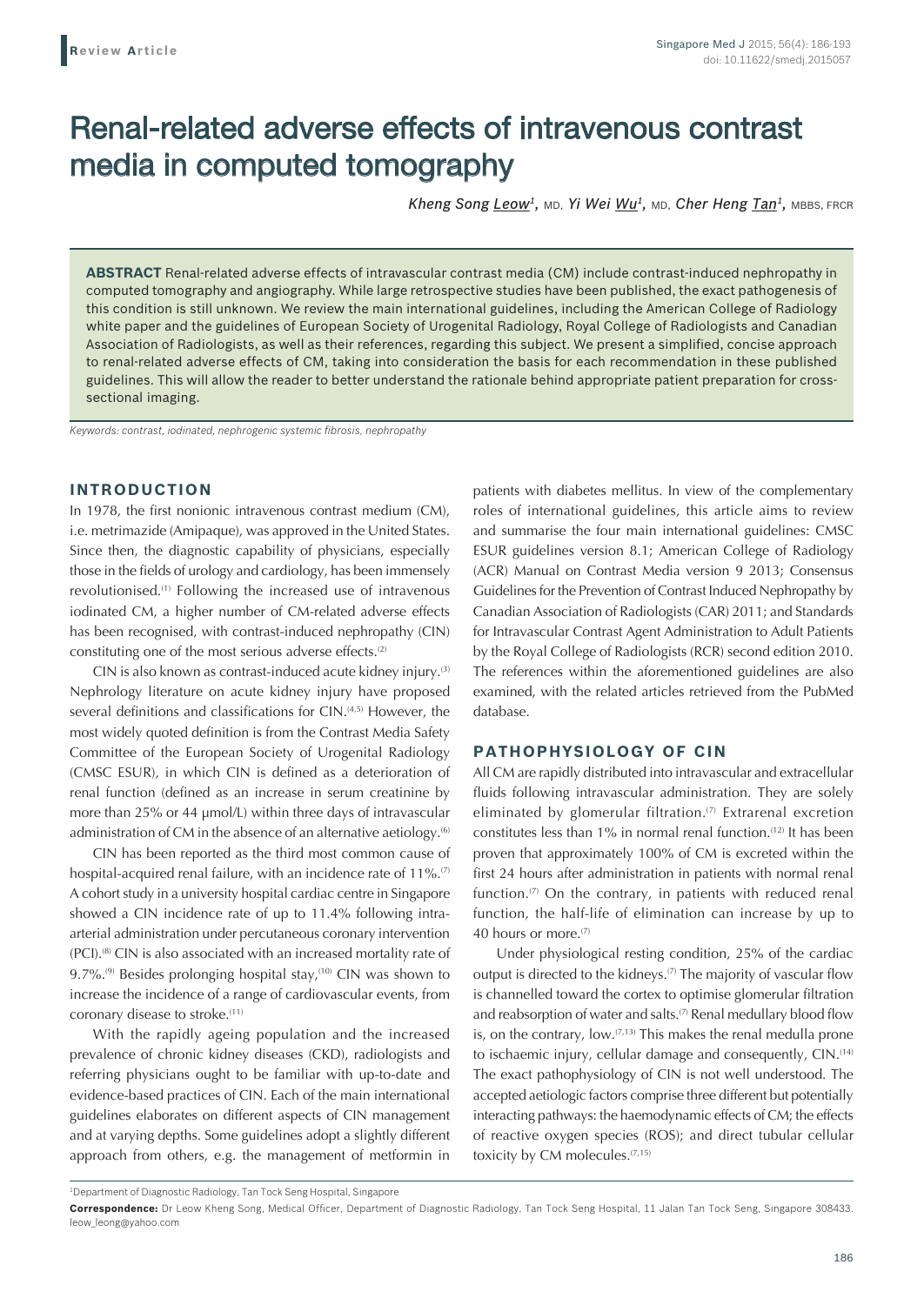## **Haemodynamic effects**

The deeper portion of the outer medulla of the kidney is metabolically active; hence, it is predisposed to hypoxic injury.(7) Following administration of CM, a biphasic haemodynamic response occurs – a brief initial phase of increased renal blood flow, followed by prolonged flow reduction by 10%–25% below the baseline. This decreases the partial pressure of oxygen  $(PO<sub>2</sub>)$  of the outer medulla by 50%–67% to the level of 9–15 mmHg (compared to 20 mmHg under physiological condition). Furthermore, the higher the osmolality of the CM, the higher the oxygen requirement of the tubular cells, making them even more vulnerable to hypoxic injury and CIN.<sup>(14)</sup>

# **Effects of ROS**

Medullary hypoxia following CM administration also leads to an increased formation of ROS.<sup>(7)</sup> These ROS include superoxide  $(O_2^-)$ , hydroxyl radicals (OH<sup>-</sup>) and less aggressive reacting molecules such as hydrogen peroxide  $(H_2O_2)$ .<sup>(15,16)</sup> Once exceeding the scavenging capabilities of antioxidants, these ROS cause oxidative stress and lead to ischaemia reperfusion injury at the cellular level. $(7)$  ROS also triggers and increases angiotensin II- and endothelin I-induced vasoconstriction, and decreases the bioavailabilty of vasodilative nitric oxide (NO), thus compromising the ischaemic state of the outer medulla. This whole process forms a vicious cycle, leading to CIN.<sup>(17)</sup>

## **Effects of tubular cell toxicity**

Other effects of CM on tubular cells include intercellular junction disruption, membrane protein redistribution, DNA fragmentation, reduction of extracellular Ca<sup>2+</sup>, and even altered mitochondrial function.(18) High osmolality CM (HOCM) has been shown to produce a more pronounced toxic effect than low- or iso-osmolar  $CM<sub>1</sub>$ <sup>(7)</sup> but HOCM is fortunately not used in current practice. Historically, sodium acetrizoate (Urokon®) was the first ionic HOCM that was synthesised in 1953, followed by sodium diatrizoate (Urografin®) and sodium iothalamate (Conray®). Due to the serious adverse effects from the high osmolality and ionicity, HOCM have been replaced by low osmolality CM (LOCM).

In summary, CIN occurs as a result of medullary ischaemia following both increased oxygen consumption by tubular cells and decreased perfusion in the renal outer medulla. These involve interacting processes of ROS formation, imbalance between vasoconstrictive and vasodilatative mediators, and direct toxicity on the tubular cells.<sup>(7)</sup>

# **MAIN PREDICTOR OF CIN – RENAL IMPAIRMENT**

The most important predictor of CIN is renal impairment.<sup>(3)</sup> Renal impairment increases the risk of CIN by more than 20 times.<sup>(19,20)</sup> In patients with normal renal function, the development of CIN after intravascular CM is extraordinarily rare, or does not occur at all.<sup>(3,19)</sup> With declining renal function, there is a corresponding increased risk of CIN.<sup>66</sup> Numerous studies have shown that the incidence of CIN varies from less than 2% in

the general population to up to 50% in patients with advanced renal diseases.(7)

Conventionally, in patients receiving intra-arterial injection, a cautious threshold of estimated glomerular filtration rate (eGFR)  $<$  60 mL/min is practised.<sup>66</sup> This route of CM administration is more commonly seen in cardiovascular angiography and vascular interventional radiology. Consensus guidelines from CAR classify this category of patients as moderate to high risk. This is because intra-arterial injection is associated with at least twice the risk of CIN and poorer outcomes compared to the intravenous route of administration.<sup>(3)</sup> This practice is supported by numerous radiology literature; for instance, Moore et al's study involves a randomised double-blinded clinical trial comparing between groups of patients who underwent angiocardiography and computed tomography (CT), which showed a relative odds of 3.44.(21)

One recent major change to eGFR cutoffs is outlined in the updated guidelines from CMSC ESUR.<sup>66</sup> For patients receiving intravenous CM, the precautionary cutoff level has been lowered from eGFR < 60 mL/min to eGFR < 45 mL/min. This is because data and review of intravenous CM administration studies have shown that the risk of CIN increases only when eGFR is < 45 mL/min. This is further supported by a study by Katzberg and Barrett in 2007, which showed that the incidence of CIN in patients with eGFR < 45 mL/min varied between 5% and 20% as compared to less than 1% in those with  $e$ GFR  $>$  45 mL/min.<sup>(22)</sup>

Manuals from ACR and guidelines from RCR have yet to discriminate between intra-arterial and intravenous routes of administration for CIN risk assessment.<sup>(19,23)</sup> However, ACR manuals have mentioned that the higher overall incidence of CIN reported in several publications $(24)$  is likely an overestimation among patients undergoing intravenous contrast-enhanced studies.<sup>(19)</sup> RCR guidelines state that the eGFR level chosen to trigger special precautions may be set locally after discussion between local radiologists and nephrologists.<sup>(23)</sup>

# **OTHER RISK FACTORS FOR CIN**

Apart from renal impairment, comorbidities are equally important risk factors for CIN, as the risk and severity of CIN increases proportionally with the number and severity of risk factors.<sup>66</sup> In 2004, Mehran et al<sup>(25)</sup> introduced a simple scoring system for the prediction of CIN risk after PCI, which involves eight risk factors, as shown in Fig. 1. Each of these risk factors is assigned an integer score, and the scores are then summed up to calculate both CIN risk and risk requiring dialysis.(25)

ESUR guidelines categorise risk factors for CIN as patient- or procedure-related.(6) Patient-related risks encompass diabetic nephropathy, dehydration, congestive cardiac failure (New York Heart Association [NYHA] II–IV), low left ventricular ejection fraction, gout, age > 70 years, concurrent administration of nephrotoxic drugs, e.g. non-steroidal anti-inflammatory drugs (NSAIDs), and known or suspected acute renal failure. The list of patient-related risk factors has been expanded to include factors related to cardiovascular instability, such as periprocedural hypotension, recent myocardial infarction (< 24 hours), low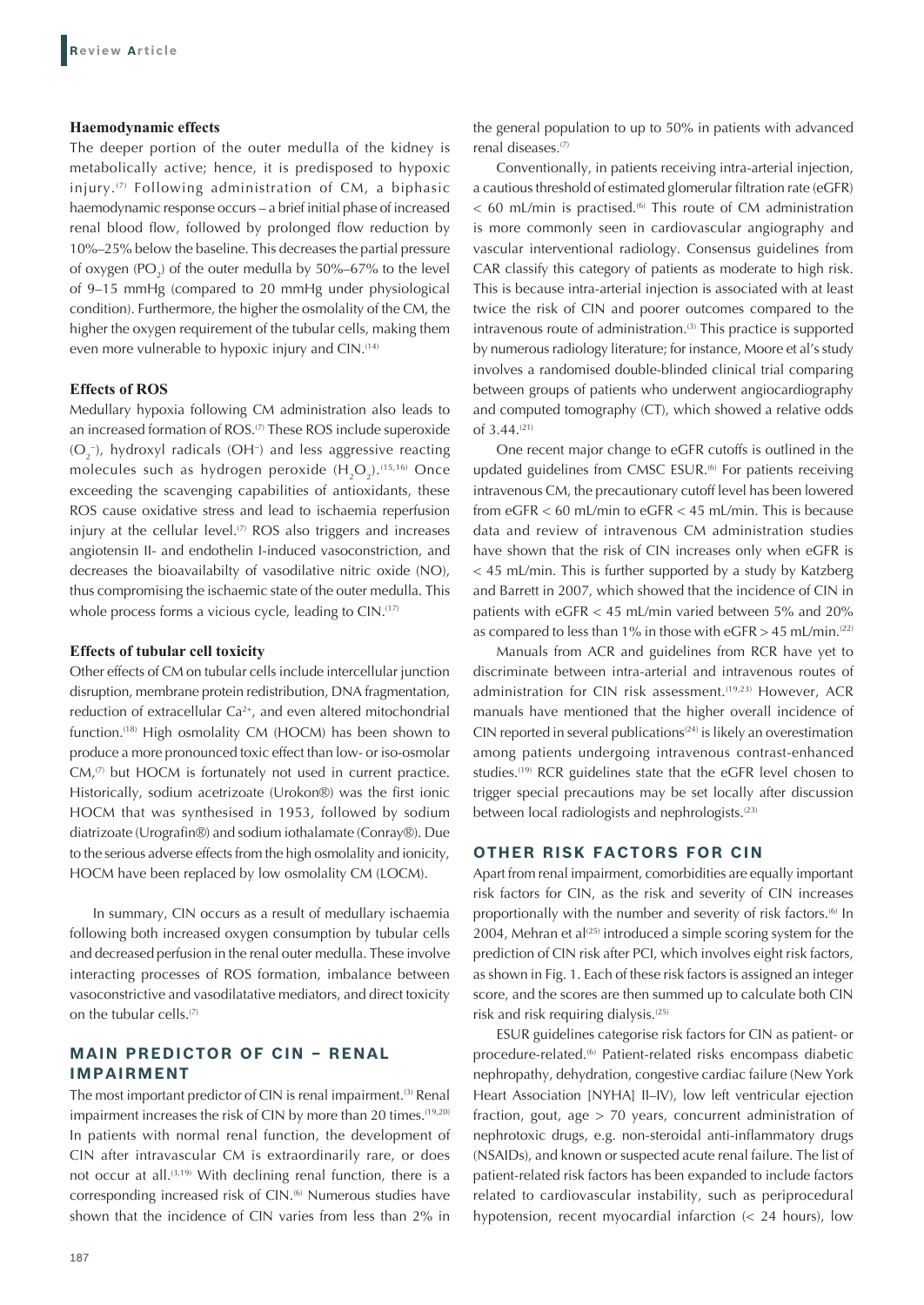

**Fig. 1** Mehran's scoring system.(25) CIN: contrast-induced nephropathy; CM: contrast media; Cr: creatinine; DM: diabetes mellitus; eGFR: estimated glomerular filtration rate; NYHA: New York Heart Association

haematocrit level and use of an intra-aortic balloon pump. Procedure-related risks are related to intra-arterial route of administration, high osmolality agents, large dosage and multiple administrations within an interval of a few days.<sup>66</sup> These risk factors are summarised in Table I.

Consensus from CAR includes the following as part of the contributing factors of CIN: sepsis; previous chemotherapy; organ transplants; human immunodeficiency virus; and collagen vascular diseases.<sup>(3)</sup> In addition, ACR manuals incorporate hyperuricaemia as one of the risk factors for CIN.<sup>(19)</sup> Studies by Okino et al<sup>(26)</sup> in 2010 and Saritemur et al<sup>(27)</sup> in 2013 demonstrated hyperuricaemia as an early predictor of slow and mild development of renal insufficiency after PCI.

# **SCREENING OF SERUM CREATININE BEFORE INTRAVASCULAR CM ADMINISTRATION: IS IT NECESSARY?**

Routine measurement of serum creatinine and eGFR is not practical, and may delay scheduled investigations, disrupt bookings and incur extra costs.<sup>(28,29)</sup> The validity of an available serum creatinine level for CIN risk assessment can range from one week to six months, depending on the pre-existing guidelines or manuals.(3,6,19,23)

CAR consensus suggests the measurement of serum creatinine and eGFR within six months in stable outpatients with one or more risk factors but without significant renal impairment.<sup>(3)</sup> More recent serum creatinine measurement (within an interval of

#### **Table I. Risk factors for contrast-induced nephropathy in intravenous iodinated contrast agents based on the European Society of Urogenital Radiology guidelines.(6)**

**1. Patient-related risk factors:**

- a) Renal impairment is the most important predictor
- eGFR < 60 mL/min/1.73 m2 before intra-arterial administration
- eGFR < 45 mL/min/1.73 m<sup>2</sup> before intravenous administration
- b) Other risk factors include:
	- Diabetic nephropathy
	- CHF (NYHA III–IV) and low LV ejection fraction
- Dehydration
- Age > 70 yr
- Anaemia
- Concurrent use of nephrotoxic drugs, e.g. NSAIDS
- Known or suspected acute kidney injury
- c) Cardiovascular instability includes:
- Peri‑procedure hypotension
- Recent myocardial infarction < 24 hr
- Low haematocrit
- Use of intra‑aortic balloon pump
- **2. Procedure-related risk factors:**
	- Intra-arterial administration
- High osmolality agents
- Large doses of contrast media
- Multiple administrations within a few days' interval

one week) is needed for inpatients and patients with unstable or acute renal disease.<sup>(3)</sup> RCR guidelines corroborate with the CAR consensus, but recommends a shorter duration of three months

CHF: congestive heart failure; eGFR: estimated glomerular filtration rate; LV: left ventricular; NSAIDS: nonsteroidal anti-inflammatory drugs; NYHA: New York Heart Association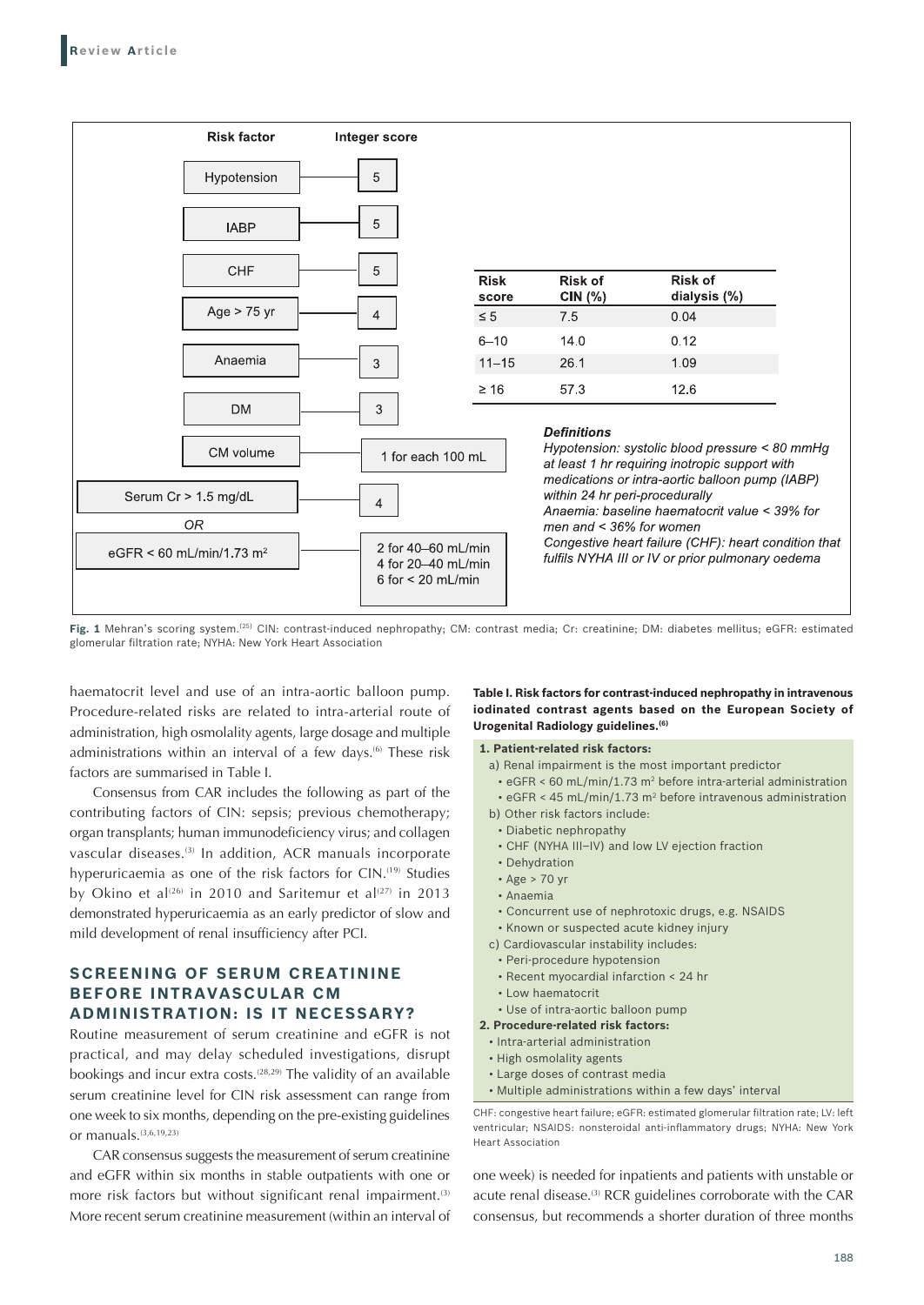for patients with stable clinical condition. A 'recent' measurement is recommended for diabetic patients or patients requiring intraarterial injection, although no specific interval was outlined. A risk-versus-benefit approach has to be applied in acutely or severely unwell patients, such as those with hypotension or hypovolaemia.<sup>(23)</sup>

According to the ESUR guidelines, serum creatinine (and eGFR) measurement within one week's interval is required for patients with known eGFR  $<$  60 mL/min/1.73 m<sup>2</sup>, patients who require intra-arterial CM, patients aged > 70 years, patients with a history of diabetes mellitus, hypertension (not necessarily requiring medical therapy as opposed to ACR guidelines), gout, renal disease, renal surgery, proteinuria, or who were on recent nephrotoxic drugs.<sup>(6)</sup> The ACR manuals state that there is no universally accepted interval between the baseline serum creatinine measurement and CM administration. Some have accepted a 30-day interval as adequate, with a shorter interval for inpatients and those with new risk factors for renal dysfunction.<sup>(19)</sup>

In routine clinical practice, we frequently encounter outpatients who present for contrast-enhanced studies without a baseline serum creatinine level. CIN risk assessment is therefore limited, and options include an alternative noncontrast study or on-the-spot serum creatinine measurement. This has resulted in delayed clinic appointment, patient dissatisfaction, extra administrative work, greater time consumption, and even compromised radiological analysis if plain cross-sectional imaging is opted.<sup>(30)</sup> Choyke et al<sup>(30)</sup> supplemented this gap in their study, which found that patients who had abnormal serum creatinine level with high specificity could be excluded from serum testing prior to contrast injection for imaging studies. Patients in the study completed a questionnaire, which included questions on the presence of the following risk factors: preexisting renal dysfunction; proteinuria; prior renal surgery; hypertension; diabetes mellitus; and gout. The study suggested that if all six of these survey questions were answered in the negative, 94% of patients would have a normal serum creatinine level and 99% would have a serum creatinine level under 1.7 mg/dL (150.3 µmol/L). Thus, the authors concluded that patients without the aforementioned risk factors could reasonably be excluded from serum creatinine screening prior to contrast injection.<sup>(30)</sup>

It is worth emphasising that serum creatinine is not a reliable indicator of renal function, as the normal serum creatinine level is usually maintained until the GFR is reduced by nearly 50%.<sup>(19)</sup> According to the Modification of Diet in Renal Disease (MDRD) or Cockcroft-Gault formulae, eGFR in adults is widely accepted as an index of renal function.<sup>(19)</sup> However, one should bear in mind that the MDRD formula is known to underestimate eGFR in patients with normal or nearnormal renal function.<sup>(31)</sup> The formula is intended for use in patients with CKD. It is not designed to monitor acute changes in renal function, and therefore, does not perform well in ill, hospitalised patients, who make up the majority that require radiological imaging.(32)

# **METFORMIN AND INTRAVASCULAR CM USE**

With a rising trend of metformin use among patients with diabetes mellitus, radiologists and clinicians should be well versed with metformin management during the period of CM administration. Approximately 90% of the administered metformin is eliminated via the kidneys in 24 hours.<sup>(12)</sup> Metformin itself does not confer an increased risk of CIN.<sup>(19)</sup> Instead, it carries a very rare risk of lactic acidosis in patients with renal failure.<sup>(19)</sup>

# **PREVENTIVE MEASURES OF CIN**

CIN usually manifests as transient asymptomatic elevation of serum creatinine, which begins within 24 hours of contrast injection, peaks within 4 days, and returns to baseline within 7–10 days.(33) It is not commonly associated with permanent renal dysfunction.<sup>(19)</sup> Despite a self-limiting clinical course in most cases,<sup>(6)</sup> prevention is crucial to avoid increased morbidity and mortality.<sup>(7)</sup> The majority of the international guidelines practise the same preventive measures in reducing the risk of CIN. These will be discussed in-depth in the relevant sections and systematically outlined as 'before', 'during' and 'after' the procedure.

#### **Before the procedure**

The first step to preventing CIN is to identify at-risk patients. These patients should be considered for alternative imaging modalities that do not require CM injection, such as ultrasonography or magnetic resonance (MR) imaging. There is no universally agreed upon threshold of serum creatinine elevation that contraindicates the administration of CM. ACR manuals state that there is insufficient data at this time to prescribe a specific recommended threshold.(19) However, it is believed that the risk of CIN is sufficiently low for eGFR > 45mL/min and is likely to be safe for most patients.<sup>(22)</sup> The bottomline practice lies in weighing the risks and benefits.<sup>(23)</sup> There may also be a need to discuss with the referring physician to stop any nephrotoxic drugs, e.g. stop NSAIDs for at least 24-48 hours.<sup>(6)</sup>

Fluid volume expansion and avoidance of dehydration are the mainstays of CIN prevention. The principle of volume expansion is to increase intravascular volume, renal blood flow and diuresis, reduce the contact time of CM with renal tubular cells, and suppress the renin-aldosterone system.<sup>(7)</sup> Controversy exists in the types and routes of hydration, as well as the optimal duration required. A simplified approach to CIN prevention is outlined in Table II.

## *Type of fluid regime: 0.9% vs. 0.45% of normal saline*

Both the ESUR and ACR guidelines unanimously agree that 0.9% saline is superior to 0.45% saline in the reported risk of CIN reduction.(6,19) This is supported by studies conducted by Weishord et al and Mueller et al in the year 2008 and 2002, respectively.<sup>(34,35)</sup> However, the infusion rate varies according to different guidelines. ESUR guidelines suggest an infusion rate of 1.0–1.5 mL/kg/hr for at least 6 hours before and 6 hours after CM injection.<sup>(6)</sup> CAR consensus recommends a similar rate of 1.0 mL/kg/hr but for a longer duration of 12 hours pre- and postprocedure.<sup>(3)</sup> ACR manuals, on the other hand, recommend a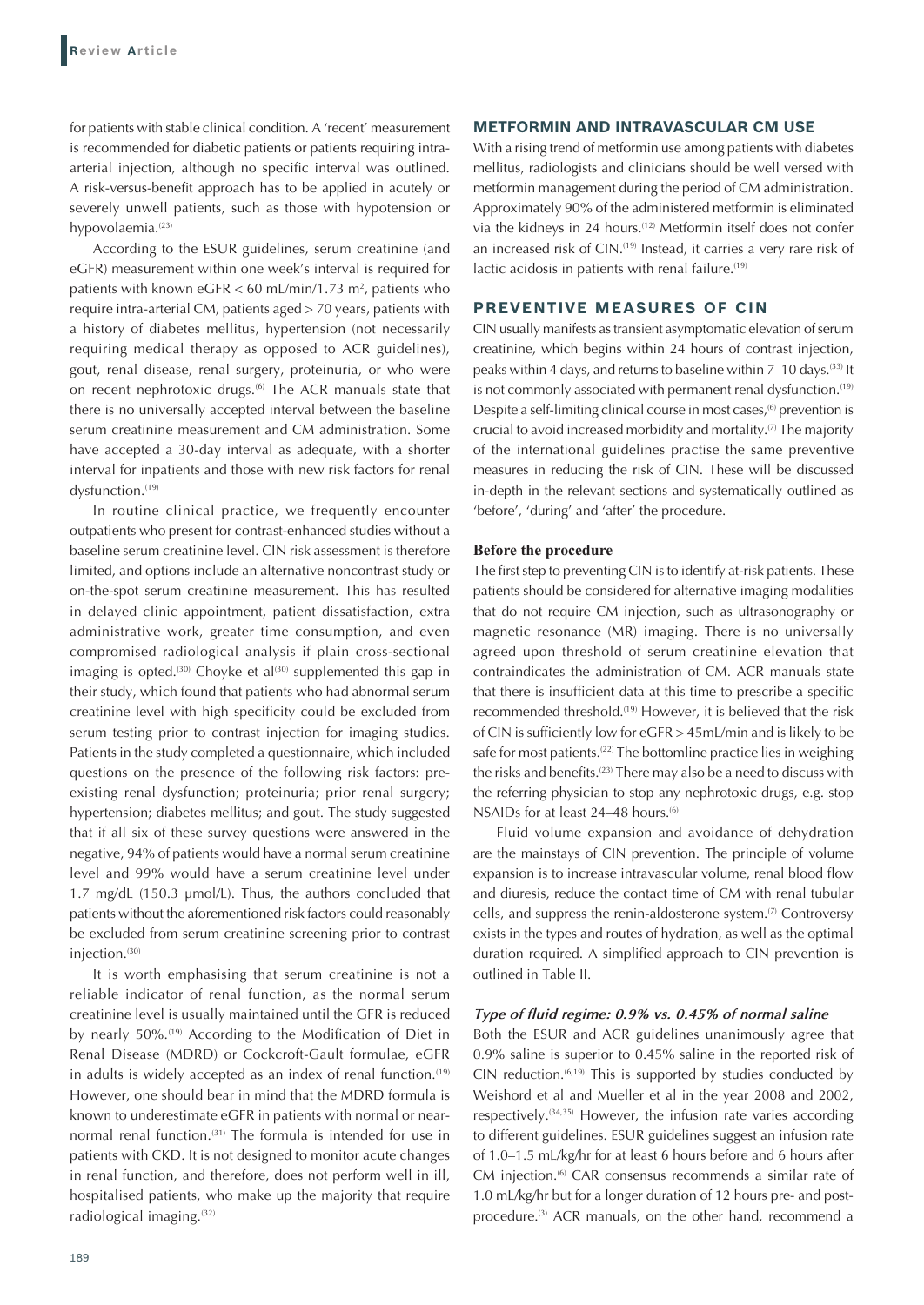## **Table II. Simplified preventive measures to contrast-induced nephrology in computed tomography.**

#### **Before the procedure**

- Identification of at-risk group
- Consider alternative imaging modalities without intravenous contrast media
- Risk‑versus‑benefit balance
- Intravenous hydration
- Stop nephrotoxic drugs

#### **During the procedure**

- Use low‑ or iso‑osmolar nonionic contrast media
- Use the lowest dose consistent with a diagnostic result

# **After the procedure**

- Continue hydration
- Repeat estimated glomerular filtration rate 48–72 hr later
- Avoid repeated use of contrast media within 48–72 hr

higher infusion rate of 100 mL/hr for 6–12 hours before and 4–12 hours after CM injection,<sup>(19)</sup> while RCR guidelines do not commit on the infusion rate and interval of hydration. $(23)$ 

# *Type of fluid regime: 1.4% of sodium bicarbonate vs. 0.9% of normal saline*

There is ongoing debate on the use of 1.4% of sodium bicarbonate in CIN risk reduction. 154 mEq/L of sodium bicarbonate diluted in dextrose 5% water is an alternative fluid protocol. ESUR guidelines suggest 3 mL/kg/hr of 1.4% sodium bicarbonate for 1 hour before and 1 mL/kg/hr for 6 hours after CM injection. This aims to enhance the alkalisation of renal tubular fluid and suppress production of ROS.<sup>(36)</sup> Merten et al,<sup>(37)</sup> who published the first randomised controlled trial (RCT) on this subject, described 119 patients who were randomly assigned to receive either NaCl 154 mEq/L in 5% dextrose/ $H_2O$  or NaHCO<sub>3</sub> 154 mEq/L in 5% dextrose/H<sub>2</sub>O. The study showed convincing evidence in favour of NaHCO<sub>3</sub> hydration, with 1.7% of CIN incidence in the NaHCO<sub>3</sub> group compared to 13.6% in the NaCl group. $(37)$ 

Two subsequent RCTs by Recio-Mayoral et al in 2007 and Pakfetrat et al in 2009 compared the effect of a single bolus of NaHCO<sub>3</sub> before coronary angiography or PCI; both studies showed a significant reduction of CIN in the group treated with the NaHCO<sub>3</sub> bolus.<sup>(38,39)</sup> One meta-analysis involving a total of 1,734 patients showed that  $NAHCO<sub>3</sub>$  is superior to NaCl alone in the prevention of CIN in patients with moderate to severe CKD.<sup>(40)</sup> However, a study of 353 patients undergoing coronary angiography (MEENA trial) showed no benefit of sodium bicarbonate over normal saline in preventing CIN.<sup>(41)</sup> ACR guidelines also state that sodium bicarbonate cannot be considered definitive at this period of time, as it is challenged by a meta-analysis conducted by Zoungas et al in 2009.<sup>(42)</sup>

#### *Route of hydration: oral vs. intravenous*

Intravenous fluid is the preferred route of hydration due to better control of volume expansion. $(7)$  According to ESUR, oral fluid of 1,000 mL over 6–8 hours before and after contrast exposure could be sufficient for patients with eGFR of 30–45 mL/min and receiving intravenous CM of  $\leq 100$  mL.<sup>(43)</sup> CAR consensus states that oral hydration is not an evidence-based substitute

for intravenous hydration, although some institutions might recommend it in certain outpatients due to the impracticality of intravenous hydration.<sup>(3)</sup> It was mentioned in the ACR manuals that oral hydration has been utilised but with less demonstrated effectiveness.<sup>(19)</sup>

## *N-acetylcysteine: is it useful?*

N-acetylcysteine (NAC) was once widely advocated in patients at risk of CIN following an initial publication by Tepel et al in the year 2000.<sup>(44)</sup> The typical regime consists of 600 mg of NAC administered orally for two days prior to the procedure.<sup>(44)</sup> Increasing evidence, however, suggests that NAC is not efficacious in CIN prevention.<sup>(45,46)</sup> The most meticulous meta-analysis, conducted by Gonzales et al in 2007, also found no beneficial role of NAC in CIN risk reduction.<sup>(47)</sup> However, based on its ease of use and lack of side effects, many institutions may still opt to add it to a renal protection protocol.<sup>(3,43)</sup> However, this should not be considered a substitute for hydration.<sup>(3,43)</sup>

#### *Other drugs*

Many other drugs have also been postulated to play a role in CIN prophylaxis. These include furosemide, mannitol, fenoldopam, dopamine, atrial natriuretic peptide, calcium channel blocker, L-arginine, endothelin receptor blocker and prostaglandin E1.<sup>(48-51)</sup> However, the available evidence for the use of these drugs is not convincing,<sup>(49)</sup> and some have even resulted in harmful side effects to the patients.<sup>(49)</sup> Potential drugs like theophylline or aminophylline, statins, ascorbic acid, iloprost and nitrates may still require further evaluation.<sup>(52-54)</sup> Both the ESUR and ACR guidelines opine that renal vasodilators, receptor antagonists of endogenous vasoactive mediators and cytoprotective agents have no consistent protective role against CIN; hence, these agents are not recommended.<sup>(6,19)</sup>

#### **During the procedure**

To reduce the risk of CIN, the majority of the guidelines unanimously recommend the use of low-osmolar CM (e.g. iohexol; Omnipaque®) or iso-osmolar nonionic CM (e.g. iodixanol; Visipaque®), with the lowest dose consistent with a diagnostic result.<sup>(3,6,19,23)</sup> Nevertheless, the available evidence fails to establish a clear advantage of intravenous iso-osmolar iodixanol over intravenous low-osmolar CM with regard to CIN.<sup>(55)</sup>

In general, patients with eGFR < 60mL/min should preferably receive an amount of CM of not more than 100 mL in volume.<sup>(56)</sup> A volume limit of 5 mL/kg of body weight normalised to the concentration of serum creatinine has been proposed as the threshold of CIN in CKD patients.<sup>(57)</sup> A study by Laskey et al suggests that a CM volume to creatinine clearance (CrCl) ratio of 3.7 can prospectively determine the maximum volume of CM without substantially increasing the risk of CIN; a higher risk is seen in patients receiving CM greater than the ratio of  $3.7^{(58)}$ A most recent meta-analysis has also proven that reduction of CM volume with the use of automated contrast injector significantly reduces the incidence of CIN in patients undergoing coronary angiography.<sup>(59)</sup> However, according to ACR manuals, there is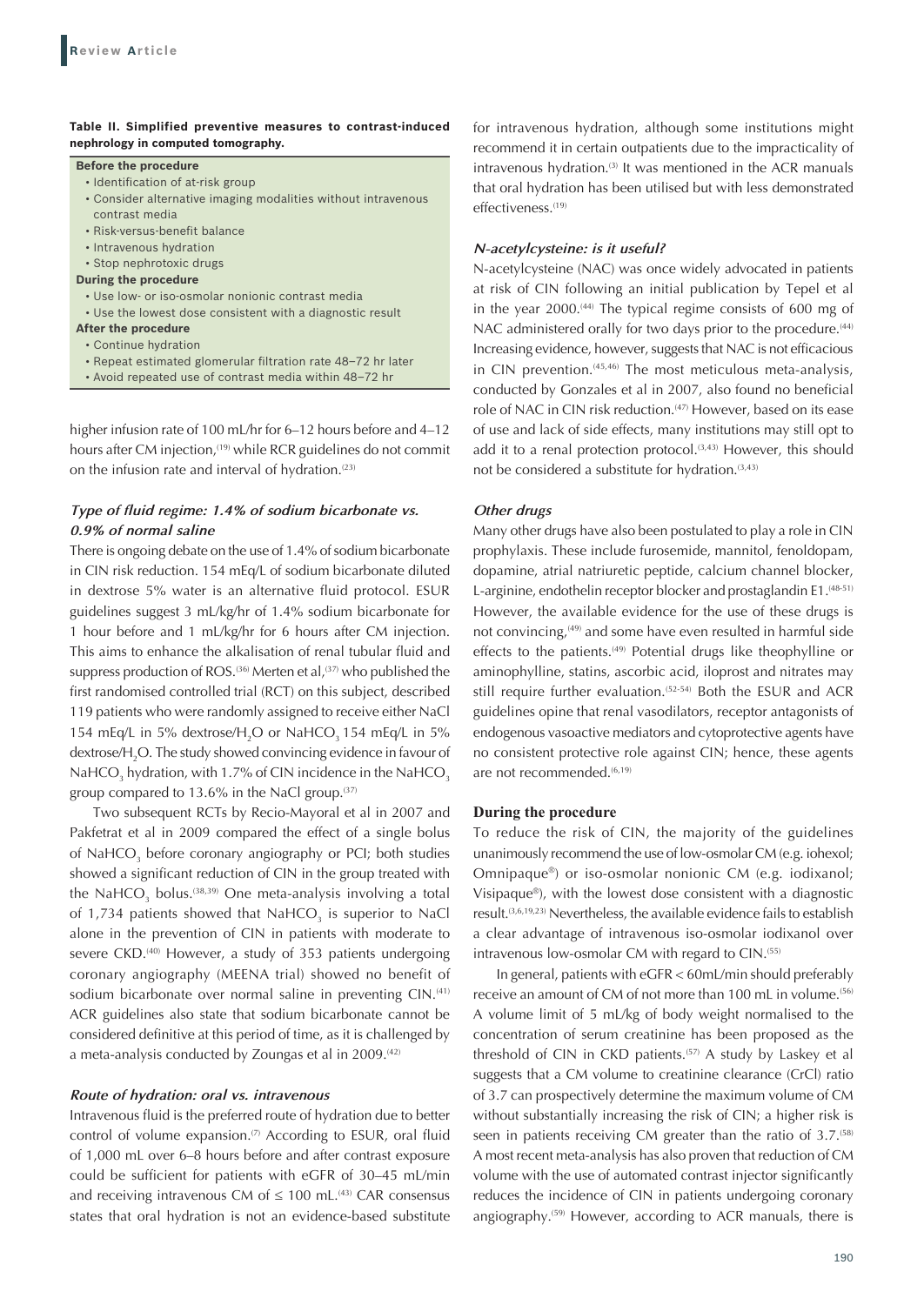a lack of robust data to support a dose-toxicity relationship for intravenous iodinated CM, as only intracardiac iodinated CM shows a directly proportional relationship.<sup>(19)</sup>

MR imaging is an alternative imaging modality when CT cannot be performed. However, when intravascular CM needs to be administered, none of the international guidelines suggested replacing CT with MR imaging, since gadolinium is also contraindicated in renal-impaired patients.(60) In patients with eGFR < 30 mL/min, gadolinium carries the risk of a rare and potentially fatal disease known as nephrogenic systemic fibrosis (NSF).<sup>(61)</sup> According to experimental studies, this disease is due to an activation of circulating fibroblasts following cytokines released by skin macrophages and peripheral blood monocytes.<sup>(62)</sup> The exact pathogenesis of NSF is unknown. However, it has been postulated that NSF is possibly a result of gadolinium released from its chelates, which subsequently binds to phosphate, causing deposition in the skin and subcutaneous tissues.<sup>(62)</sup>

In general, those with eGFR < 30 mL/min are advised to avoid both iodinated intravenous CM and intravenous gadolinium to conserve the residual renal function and reduce the risk of NSF, respectively.(6,19) Recommendations include alternative imaging procedures or imaging without the use of intravenous CM. Fortunately, with the introduction of macrocyclic gadolinium chelate agents, the risk of NSF has now been largely reduced. This is attributed to the very high complex stability of macrocyclic agents, which decreases the risk of gadolinium ions released *in vivo*.<sup>(63)</sup> Some examples of macrocylic agents include gadoterate meglumine (Dotarem), gadobutrol (Gadovist) and gadoteridol (Prohance).<sup>(19)</sup> After weighing the risks and benefits, if intravenous gadolinium is still deemed absolutely necessary, avoidance of category one gadolinium (e.g. gadodiamide [Omniscan], gadopentetate dimeglumine [Magnevist], gadoversetamide [Optimark]) is advised.<sup>(19)</sup>

### **After the procedure**

Management of CIN risk does not stop at the completion of contrast-enhanced studies. Volume expansion therapy should continue and eGFR values at 48–72 hours after the procedure should be obtained. These are clearly outlined in the ESUR guidelines.(6) According to the CAR guidelines, repeated use of CM should be avoided within 48–72 hours after the first administration, as a significantly increased risk of CIN has been demonstrated among patients who received a second dose of CM within 48 hours.<sup>(3,64)</sup> ACR manuals do not object to the practice of avoiding repeated CM injection within 24 hours.<sup>(19)</sup>

# **ROLE OF PROPHYLACTIC DIALYSIS OR HAEMOFILTRATION IN CIN**

According to the CAR consensus, dialysis does not play a prophylactic role in reducing the risk of CIN.<sup>(3)</sup> Administered CM reaches the kidneys within 1–2 cardiac cycles, making it biologically implausible for removal by dialysis.<sup>(3)</sup> It is also unlikely to halt the initiated cascade of renal injury when CM has reached the kidneys.<sup>(3)</sup> The ESUR guidelines do not discuss the prophylactic role of dialysis in patients receiving intravascular CM,

likely due to the abovementioned reason.<sup>66</sup> However, it clearly points out that there is no evidence to support the protective role of haemodialysis in CIN.<sup>66</sup> A meta-analysis by Cruz et al in 2006, which included six RCTs and two non-RCTs, demonstrated no additional benefit of peri‑procedural extracorporeal blood purification compared to the standard medical therapy.<sup>(64)</sup>

# **CIN IN PATIENTS ALREADY ON DIALYSIS**

It has been well established that dialysis patients are not contraindicated to intravenous iodinated CM administration.<sup>(6,19)</sup> ACR guidelines state that intravenous CM administration has a theoretical risk of causing a dialysis patient to change from an oliguric state to an anuric state, but this remains speculative, with no conclusive data seen.<sup>(19)</sup> Dialysis patients are also at a theoretical risk of osmotic load from intravenous iodinated CM, as they are unable to remove the imposed excessive intravascular volume.<sup>(19)</sup> The CM dosing should therefore be as low as necessary.(19) There is no need for an urgent dialysis unless an unusually large volume of CM is used, or there is a substantial underlying cardiac dysfunction.<sup>(65)</sup> ESUR guidelines also state that it is not necessary to correlate the time of CM injection with haemodialysis sessions, or to have extra haemodialysis sessions.<sup>(6)</sup>

# **CONCLUSION**

Despite the numerous retrospective studies published, the exact pathogenesis of renal-related adverse effects of intravascular CM has yet to be completely understood. Nevertheless, every healthcare personnel should be aware of CIN, as at-risk patients have become increasingly more common. While the exact pathogenesis of CIN is unknown, interventions must be put in place. In patients receiving intravenous iodinated CM, the previously accepted threshold of  $eGFR < 60$  mL/min has been lowered to eGFR < 45 mL/min, while a threshold of eGFR < 60 mL/min remains for CM delivered via the intra-arterial route.

To reduce the risk of CIN, hydration remains the mainstay of CIN prophylaxis in at-risk groups, and should continue into the post-procedural period. The benefits of sodium bicarbonate and NAC have been put to question in recent meta-analyses. Overall, the use of intravascular CM should be clinically justified and balanced between the risks and benefits of use, with consideration of alternative imaging modalities.

#### **REFERENCES**

- 1. Schlifke A, Geiderman JM. Seafood allergy is a specific and unique contraindication to the administration of ionic contrast media. CJEM 2003; 5:166-8.
- 2. McCullough PA. Contrast-induced acute kidney injury. J Am Coll Cardiol 2008; 51:1419-28.
- 3. Owen RJ, Hiremath S, Myers A, Fraser-Hill M, Barrett B. Consensus Guidelines for the Prevention of Contrast Induced Nephropathy. Available at: http://www.car.ca/uploads/standards%20guidelines/20110617\_en\_ prevention\_cin.pdf. Accessed December 23, 2013.
- 4. Ad-hoc working group of ERBP, Fliser D, Laville M, et al. A European Renal Best Practice (ERBP) position statement on the Kidney Disease Improving Global Outcomes (KDIGO) clinical practice guidelines on acute kidney injury: part 1: definitions, conservative management and contrast-induced nephropathy. Nephrol Dial Transplant 2012; 27:4263-72.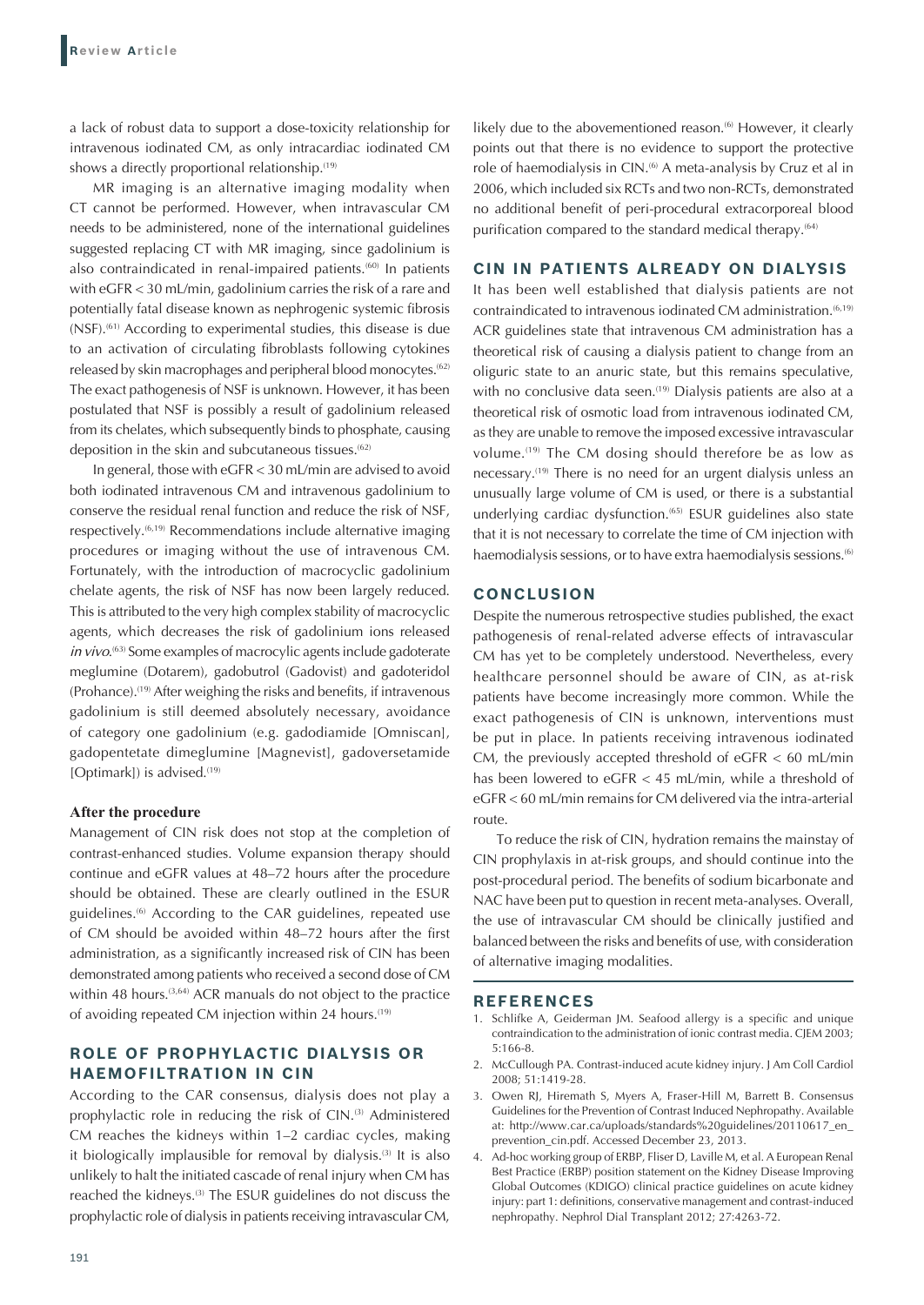- 5. Bellomo R, Kellum JA, Ronco C. Acute kidney injury. Lancet 2012; 380:756-66.
- 6. European Society of Urogenital Radiology Guidelines on Contrast Media. In: European Society of Urogenital Radiology [online]. Available at: http:// www.esur.org/guidelines/. Accessed December 23, 2013.
- 7. Geenen RW, Kingma HJ, van der Molen AJ. Contrast-induced nephropathy: pharmacology, pathophysiology and prevention. Insights Imaging 2013; 4:811-20.
- 8. Chong E, Shen L, Poh KK, Tan HC. Risk scoring system for prediction of contrast-induced nephropathy in patients with pre-existing renal impairment undergoing percutaneous coronary intervention. Singapore Med | 2012: 53:164-9.
- 9. Tsai TT, Patel UD, Chang TI, et al. Contemporary incidence, predictors, and outcomes of acute kidney injury in patients undergoing percutaneous coronary interventions: insights from the NCDR Cath-PCI registry. JACC Cardiovasc Interv 2014; 7:1-9.
- 10. Neyra JA, Shah S, Mooney R, et al. Contrast-induced acute kidney injury following coronary angiography: a cohort study of hospitalized patients with or without chronic kidney disease. Nephrol Dial Transplant 2013; 28:1463-71.
- 11. Go AS, Chertow GM, Fan D, McCulloch CE, Hsu CY. Chronic kidney disease and the risks of death, cardiovascular events, and hospitalization. N Engl J Med 2004; 351:1296-305.
- 12. Thomsen HS, Morcos SK. Contrast media and the kidney: European Society of Urogenital Radiology (ESUR) guidelines. Br J Radiol 2003; 76:513-8.
- 13. Brezis M, Rosen S. Hypoxia of the renal medulla--its implications for disease. N Engl J Med 1995; 332:647-55.
- 14. Heyman SN, Rosen S, Rosenberger C. Renal parenchymal hypoxia, hypoxia adaptation, and the pathogenesis of radiocontrast nephropathy. Clin J Am Soc Nephrol 2008; 3:288-96.
- 15. Katzberg RW. Contrast medium-induced nephrotoxicity: which pathway? Radiology 2005; 235:752-5.
- 16. Persson PB, Hansell P, Liss P. Pathophysiology of contrast medium-induced nephropathy. Kidney Int 2005; 68:14-22.
- 17. Heyman SN, Rosen S, Khamaisi M, Idée JM, Rosenberger C. Reactive oxygen species and the pathogenesis of radiocontrast-induced nephropathy. Invest Radiol 2010; 45:188-95.
- 18. Haller C, Hizoh I. The cytotoxicity of iodinated radiocontrast agents on renal cells in vitro. Invest Radiol 2004; 39:149-54.
- 19. ACR Committee on Drugs and Contrast Media. ACR Manual on Contrast Media Version 9. In: American College of Radiology [online]. Available at: http://www.acr.org/~/media/ACR/Documents/PDF/QualitySafety/ Resources/Contrast%20Manual/2013\_Contrast\_Media.pdf. Accessed December 23, 2013.
- 20. Rudnick MR, Goldfarb S, Wexler L, et al. Nephrotoxicity of ionic and nonionic contrast media in 1196 patients: a randomized trial. The Iohexol Cooperative Study. Kidney Int 1995; 47:254-61.
- 21. Moore RD, Steinberg EP, Powe NR, et al. Nephrotoxicity of high-osmolality versus low-osmolality contrast media: randomized clinical trial. Radiology 1992; 182:649-55.
- 22. Katzberg RW, Barrett BJ. Risk of iodinated contrast material--induced nephropathy with intravenous administration. Radiology 2007; 243:622-8.
- 23. Standards for intravascular contrast agent administration to adult patients. 2nd ed. In: The Royal College of Radiologists [online]. Available at: http://www.rcr.ac.uk/docs/radiology/pdf/BFCR(10) 4\_Stand\_contrast.pdf. Accessed December 23, 2013.
- 24. Katzberg RW, Newhouse JH. Intravenous contrast medium-induced nephrotoxicity: is the medical risk really as great as we have come to believe? Radiology 2010; 256:21-8.
- 25. Mehran R, Aymong ED, Nikolsky E, et al. A simple risk score for prediction of contrast-induced nephropathy after percutaneous coronary intervention: development and initial validation. J Am Coll Cardiol 2004; 44:1393-9.
- 26. Okino S, Fukuzawa S, Inagaki M, et al. Hyperuricemia as a risk factor for progressive renal insufficiency after coronary intervention in patients with chronic kidney disease. Cardiovasc Interv Ther 2010; 25:105-11.
- 27. Saritemur M, Turkeli M, Kalkan K, Tanboga İH, Aksakal E. Relation of uric acid and contrast-induced nephropathy in patients undergoing primary percutaneous coronary intervention in the ED. Am J Emerg Med 2014; 32:119-23.
- 28. Cochran ST. Determination of serum creatinine level prior to administration of radiographic contrast media. JAMA 1997; 277:517-8.
- 29. Tippins RB, Torres WE, Baumgartner BR, Baumgarten DA. Are screening serum creatinine levels necessary prior to outpatient CT examinations? Radiology 2000; 216:481-4.
- 30. Choyke PL, Cady J, DePollar SL, Austin H. Determination of serum

creatinine prior to iodinated contrast media: is it necessary in all patients? Tech Urol 1998; 4:65-9.

- 31. Glassock RJ, Winearls C. Screening for CKD with eGFR: doubts and dangers. Clin J Am Soc Nephrol 2008; 3:1563-8.
- 32. Ellis JH, Cohan RH. Reducing the risk of contrast-induced nephropathy: a perspective on the controversies. AJR Am J Roentgenol 2009; 192:1544-9.
- 33. Pires de Freitas do Carmo L, Macedo E. Contrast-induced nephropathy: attributable incidence and potential harm. Crit Care 2012; 16:127.
- 34. Weisbord SD, Palevsky PM. Prevention of contrast-induced nephropathy with volume expansion. Clin J Am Soc Nephrol 2008; 3:273-80.
- 35. Mueller C, Buerkle G, Buettner HJ, et al. Prevention of contrast mediaassociated nephropathy: randomized comparison of 2 hydration regimens in 1620 patients undergoing coronary angioplasty. Arch Intern Med 2002; 162:329-36.
- 36. Ellis JH, Cohan RH. Prevention of contrast-induced nephropathy: an overview. Radiol Clin North Am 2009; 47:801-11.
- 37. Merten GJ, Burgess PW, Gray LV, et al. Prevention of contrast-induced nephropathy with sodium bicarbonate: a randomized controlled trial. JAMA 2004; 291:2328-34.
- 38. Recio-Mayoral A, Chaparro M, Prado B, et al. The reno-protective effect of hydration with sodium bicarbonate plus N-acetylcysteine in patients undergoing emergency percutaneous coronary intervention: the RENO study. J Am Coll Cardiol 2007; 49:1283-8.
- 39. Pakfetrat M, Nikoo MH, Malekmakan L, et al. A comparison of sodium bicarbonate infusion versus normal saline infusion and its combination with oral acetezolamide for prevention of contrast-induced nephropathy: a randomized, double-blind trial*.* Int Urol Nephrol 2009; 41:629-34.
- 40. Kunadian V, Zaman A, Spyridopoulos I, Qiu W. Sodium bicarbonate for the prevention of contrast induced nephropathy: a meta-analysis of published clinical trials. Eur J Radiol 2011; 79:48-55.
- 41. Brar SS, Shen AY, Jorgensen MB, et al. Sodium bicarbonate vs sodium chloride for the prevention of contrast medium-induced nephropathy in patients undergoing coronary angiography: a randomized trial. JAMA 2008; 300:1038-46.
- 42. Zoungas S, Ninomiya T, Huxley R, et al. Systematic review: sodium bicarbonate treatment regimens for the prevention of contrast-induced nephropathy. Ann Intern Med 2009; 151:631-8.
- 43. Teaching Module V. Contrast-Induced Nephropathy CIN. In: European Society of Urogenital Radiology [online]. Available at: http://www.esur. org/fileadmin/content/Contrast\_Media\_Education/V\_2011\_CIN\_Module. pdf. Accessed December 23, 2013.
- 44. Tepel M, van der Giet M, Schwarzfeld C, et al. Prevention of radiographiccontrast-agent-induced reductions in renal function by acetylcysteine. N Engl J Med 2000; 343:180-4.
- 45. Marenzi G, Assanelli E, Marana I, et al. N-acetylcysteine and contrastinduced nephropathy in primary angioplasty. N Engl J Med 2006; 354:2773-82.
- 46. Thiele H, Hildebrand L, Schirdewahn C, et al. Impact of high-dose N-acetylcysteine versus placebo on contrast-induced nephropathy and myocardial reperfusion injury in unselected patients with ST-segment elevation myocardial infarction undergoing primary percutaneous coronary intervention. The LIPSIA-N-ACC (Prospective, Single-Blind, Placebo-Controlled, Randomized Leipzig Immediate PercutaneouS Coronary Intervention Acute Myocardial Infarction N-ACC) Trial. J Am Coll Cardiol 2010; 55:2201-9.
- 47. Gonzales DA, Norsworthy KJ, Kern SJ, et al. A meta-analysis of N-acetylcysteine in contrast-induced nephrotoxicity: unsupervised clustering to resolve heterogeneity. BMC Med 2007; 5:32.
- 48. Briguori C, Colombo A, Airoldi F, et al. N-Acetylcysteine versus fenoldopam mesylate to prevent contrast agent-associated nephrotoxicity. J Am Coll Cardiol 2004; 44:762-5.
- 49. Majumdar SR, Kjellstrand CM, Tymchak WJ, et al. Forced euvolemic diuresis with mannitol and furosemide for prevention of contrast-induced nephropathy in patients with CKD undergoing coronary angiography: a randomized controlled trial. Am J Kidney Dis 2009; 54:602-9.
- 50. Ng TM, Shurmur SW, Silver M, et al. Comparison of N-acetylcysteine and fenoldopam for preventing contrast-induced nephropathy (CAFCIN). Int J Cardiol 2006; 109:322-8.
- 51. Stone GW, McCullough PA, Tumlin JA, et al; CONTRAST Investigators. Fenoldopam mesylate for the prevention of contrast-induced nephropathy: a randomized controlled trial. JAMA 2003; 290:2284-91.
- 52. Boscheri A, Weinbrenner C, Botzek B, et al. Failure of ascorbic acid to prevent contrast-media induced nephropathy in patients with renal dysfunction. Clin Nephrol 2007; 68:279-86.
- 53. Kwok CS, Pang CL, Yeong JK, Loke YK. Measures used to treat